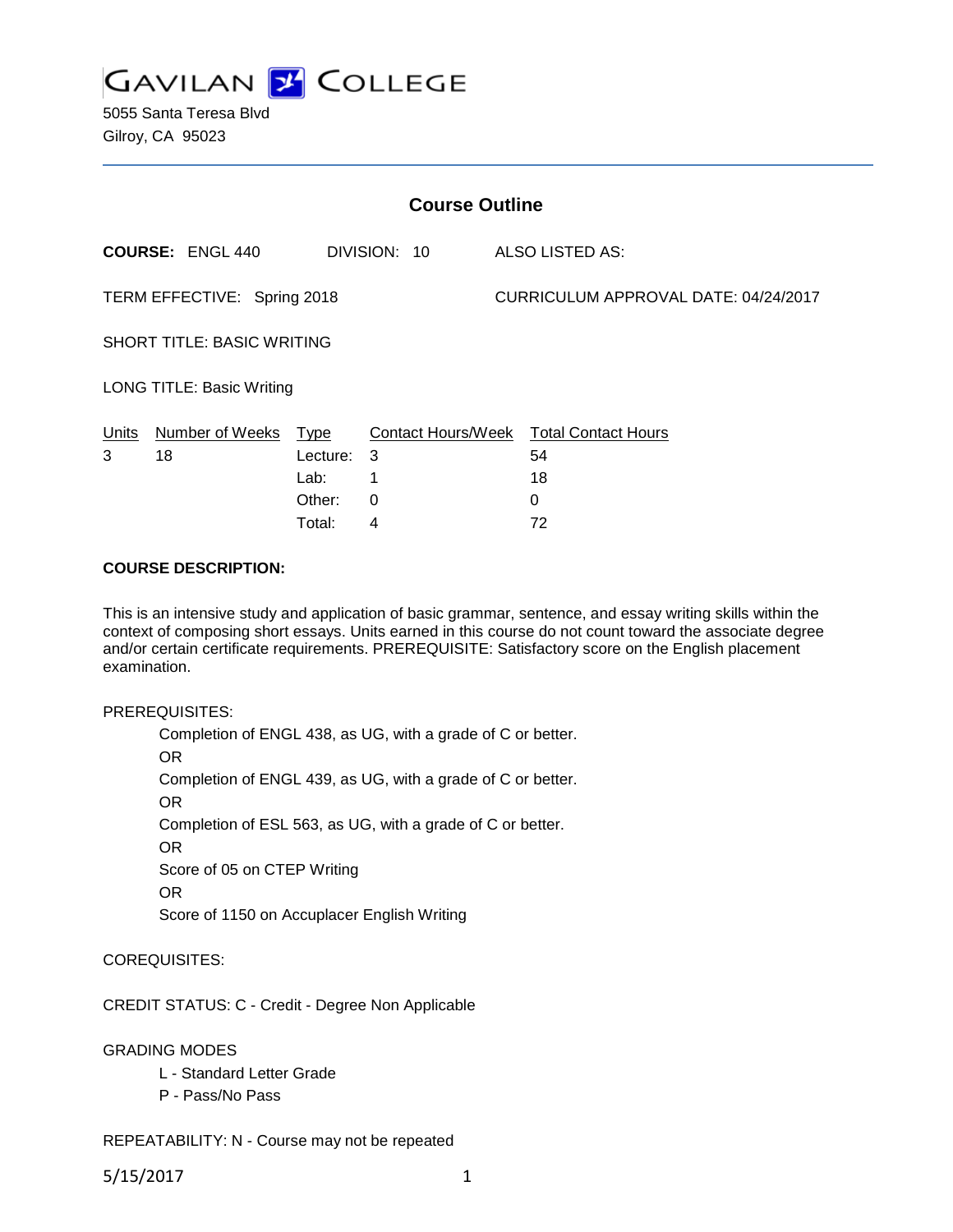SCHEDULE TYPES:

- 02 Lecture and/or discussion
- 03 Lecture/Laboratory
- 04 Laboratory/Studio/Activity

# **STUDENT LEARNING OUTCOMES:**

1. Identify, re-state and respond to an author's thesis and supporting points

Measure of assessment: Written exams, quizzes, response journals, essays

2. Recognize and practice specific rhetorical strategies.

Measure of assessment: Out of class essays, journals, quizzes, in-class essays

Year assessed, or planned year of assessment: 2012

3. Demonstrate ability to write clear, unified essays in standard English which feature a coherent thesis, relevant supporting evidence, and control of conventions.

Measure of assessment: essays

Year assessed, or planned year of assessment: 2012

4. Apply beginning research skills applicable to academic and workplace environments, such as locating, evaluating, summarizing and interpreting sources.

Measure of assessment: bibliographies, research essay

Year assessed, or planned year of assessment: 2012

5. Write effective, well-organized impromptu essays under timed conditions.

Measure of assessment: essay exams, out of class essays, reports, observations

Year assessed, or planned year of assessment: 2012

6. Recognize and practice steps in the writing process.

Measure of assessment: journals, outlines, drafts, revisions, essays

# **CONTENT, STUDENT PERFORMANCE OBJECTIVES, OUT-OF-CLASS ASSIGNMENTS**

Curriculum Approval Date: 04/24/2017

4 HOURS

Homework

Write a short diagnostic paragraph, assess individual strengths and potential challenges. Complete Student Profile.

**Content** 

Introduction to class and lab expectations. Overview of steps in the writing process, practice prewriting, clustering, brainstorming. Discussion and assessment of individual learning styles. In small

groups, conduct interviews and write brief biographies.

Student Performance Objective

To practice steps in writing process, to become familiar with class requirements, to practice working in small groups together, practice note-taking skills.

4 HOURS

**Content** 

Discuss purpose and audience, and choosing and narrowing a topic. Discuss annotation techniques for reading. Small and large group

discussions of reading selection. Introduction to sentence structure and sentence level errors. Assign Essay #1, the personal or reflective essay.

Homework

Read selected narratives. Respond to

selections in a journal. Brainstorm/outline exercise for Essay #1.

Student Performance: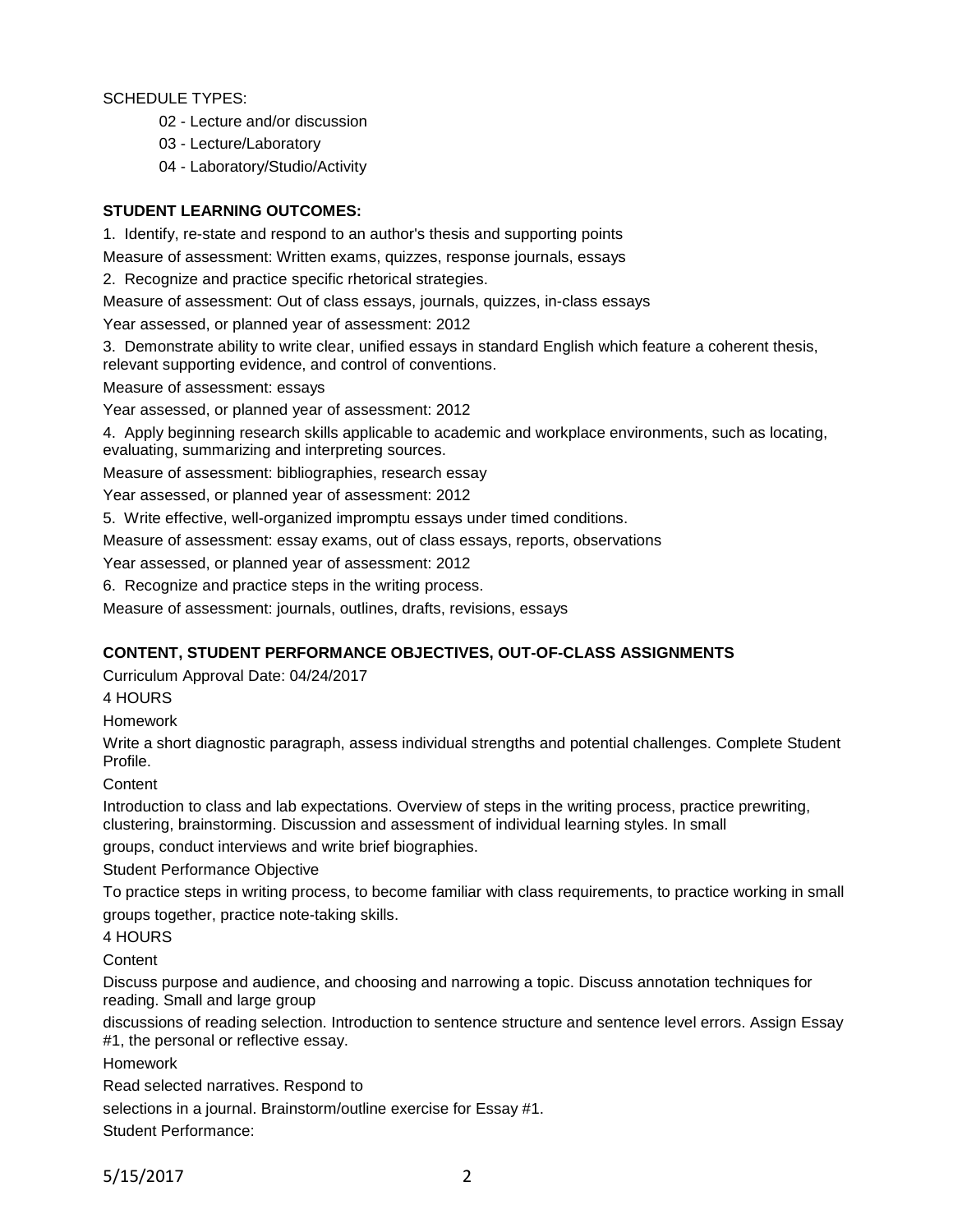To practice annotation and other reading techniques. Participate in in-class writing and discussions. Identify

common grammar errors, such as run on sentences and comma splices

4 HOURS

**Content** 

Discuss and practice the process of choosing and refining a thesis. Evaluate drafts of essay #1 in small groups and

individual conferences with instructor. Introduce fragments: how to find and correct. Assign Essay #2 Homework

Read selected texts, write journal response. Revise Essay #1

**Student** 

performance

Practice thesis writing, refinement. Practice revision techniques. Identify and correct sentence fragments in the students' own writing.

4 HOURS

**Content** 

Discuss the organization of

evidence to support the thesis (i.e. experience, observation, logic, research, description, etc.) Introduce sentence subordination and coordination. Discuss revision techniques and practice in small

groups. Discuss or quiz on selected texts.

#### Homework

Revise and submit essay #1. Draft Essay #2, definition. Read selected text/s, respond in a journal. Selfassessment exercise.

**Student** 

**Performance** 

To practice sentence subordination and coordination. To practice techniques for descriptive writing. To practice revision techniques.

4 HOURS

**Content** 

Discuss introductions and

conclusions. Discuss process of editing and revising. Introduce argument techniques. Assign Essay #3, the argument or persuasive essay. Discussion, in-class writing or quiz for reading

material.

Homework:

Read selected text/s, respond in journal. Revise and submit Essay #2. Brainstorm/outline for Essay #3. Student Performance

Recognize and practice techniques for argument or

persuasive writing. Analyze reading and evaluate the author's argument. Practice revision techniques.

4 HOURS

**Content** 

Discuss logic and persuasive supporting evidence. Small group discussion and

evaluations of argument essay. Discussion, in-class writing or quiz for reading material. Introduce and practice techniques for addressing commonly confused words and spelling errors.

Homework

Read

selected text/s, respond in journal. Draft essay #3.

Student performance

Recognize and correct misspellings in student work. Apply logical techniques to student writing, and find logical flaws in

other people's writing. Respond to argument. Practice logic and inclusion of adequate supporting detail in student writing.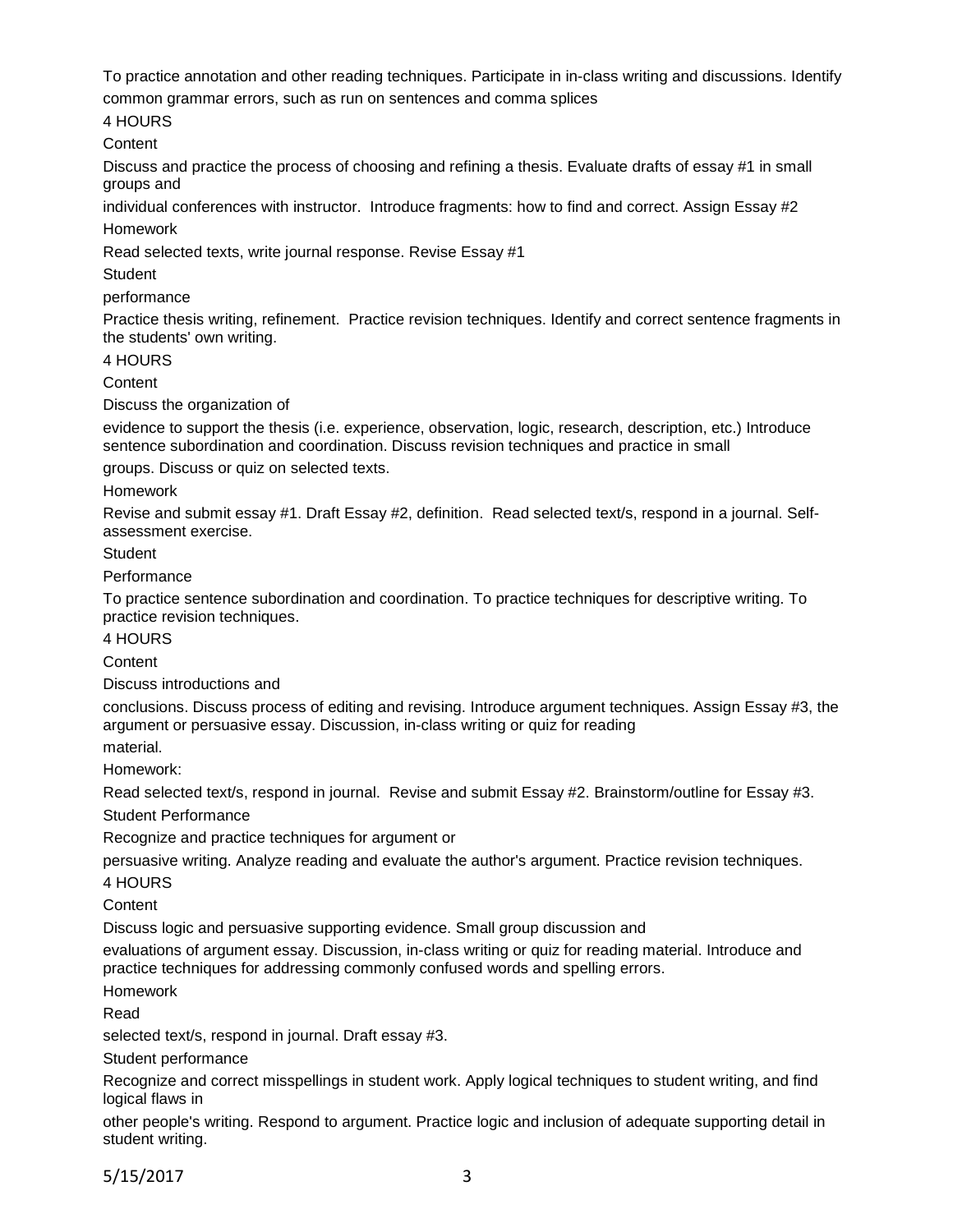#### 4 HOURS

Content:

Introduce the research process. Assign essay #4, the

research essay. Discuss and practice finding and evaluating sources. Introduce subject/verb agreement. Discussion, quiz or in-class writing for reading material.

Homework:

Revise and submit essay

#3. Read selected text/s and respond in journals. Submit proposal for essay #4, research. Self-assessment exercise

Student performance

Practice finding and evaluating sources, practice guidelines for

subject/verb agreement, practice techniques for timed in-class writing.

8 HOURS

**Content** 

Discuss and practice guidelines for managing information and avoiding plagiarism (quotation, summary, paraphrase). Introduce annotated bibliography and MLA guidelines for citation (in-text and bibliographical) Discuss and practice guidelines for subject/pronoun agreement. Discussion, quiz or in-class

writing for reading material.

Homework:

Annotated bibliography - two sources. Outline and draft essay #4. Read selected text/s and respond in a journal.

Student performance

Practice MLA guidelines

for citation, practice incorporating information into student work, summary, paraphrase and quotation techniques. Practice techniques for in-class writing.

12 HOURS

**Content** 

Discuss and practice

guidelines for parallel structure in sentences. Review portfolio process - timeline, expectations, grading and submission. Discuss guidelines and process for in-class writing for portfolio. Practice

in-class writing in preparation for the portfolio timed writing. Introduce cover letter.

Homework

Submit essay #4 research. Read selected text/s and respond in a journal. Revise essays for portfolio submission. Brainstorm and draft cover letter. Self-assessment exercise.

Student performance:

Practice in-class writing techniques. Practice revision techniques, especially for MLA formatting and citation. Practice cover letter guidelines.

4 HOURS

Content: Discuss revision techniques for cover letter. Hand out essay for portfolio in-class essay exam. Discuss and practice guidelines for

analyzing a primary text. Review thesis statements, outlines and use of appropriate support for main ideas. Homework: Read selected narratives and respond in journals. Revise cover letter, finalize

essays for portfolio.

Student performance

Practice guidelines for portfolio. Practice guidelines for analysis of a primary text.

4 HOURS

Content: In-class essay exam for portfolio.

Homework:

Read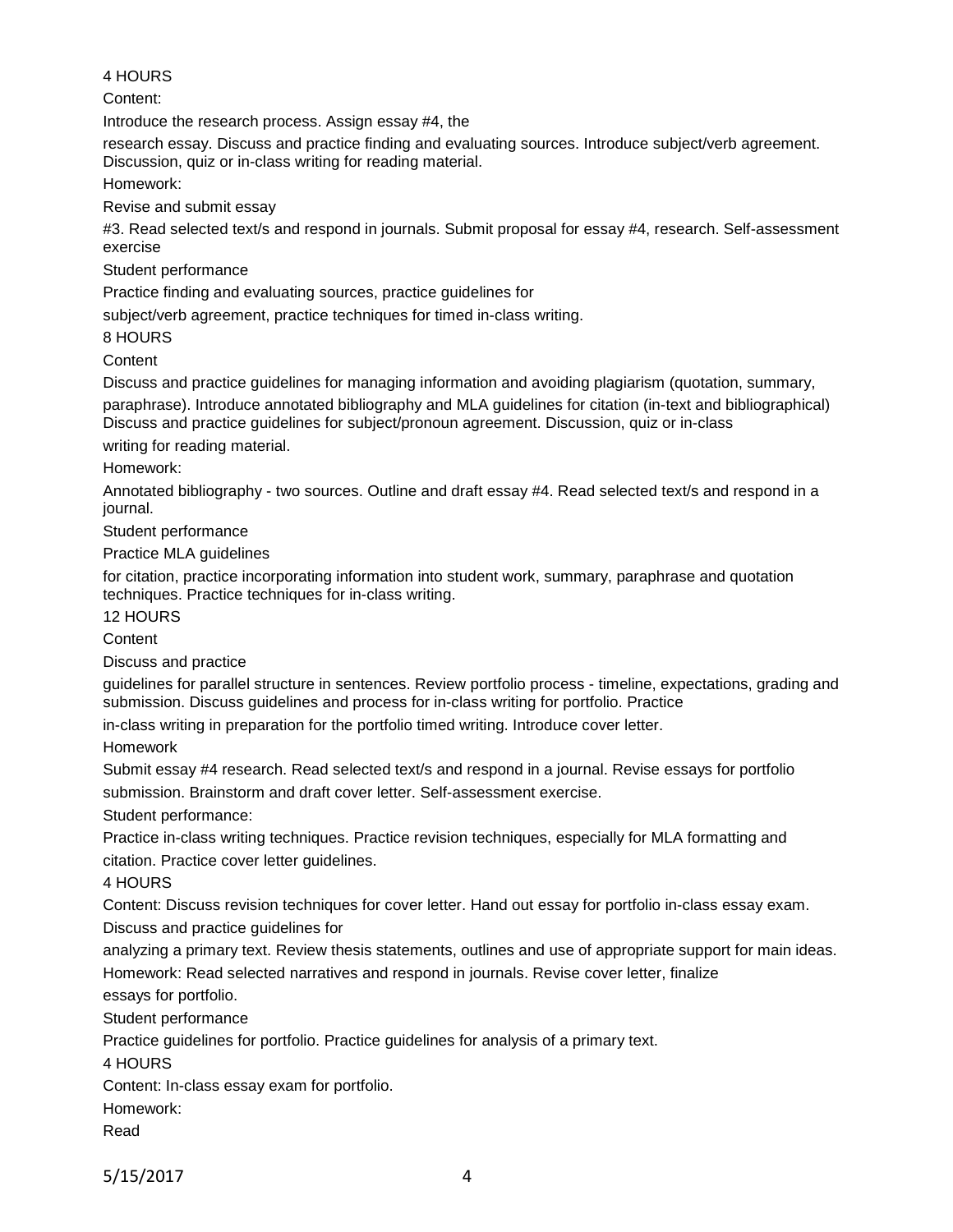selected text/s and respond in journals. Submit portfolio. Draft Essay #5, analysis of a primary text.

Student Performance

Practice choosing a focus for analyzing a theme or key point in the text.

Practice in-class writing techniques.

4 HOURS

**Content** 

Small group discussion and revision of Essay #5. Individual conferences re: portfolio results. Introduction to final exam.

Homework: Read

selected narratives and respond in journals. Revise Essay #5, analysis of a primary text.

Student performance

Practice peer revision techniques. Practice guidelines for including quotations in

analysis.

2 HOURS

# **OUT OF CLASS ASSIGNMENTS:**

Required Outside Hours:

Assignment Description: Essays, Journal Assignments, Presentations, Portfolio, etc.

#### **METHODS OF INSTRUCTION:**

1. Lecture and class discussion. 2. In-class writing and journals. 3. Collaborative learning. 4. Exams and quizzes.

# **METHODS OF EVALUATION:**

Writing assignments Percent of total grade: 75.00 % Percent range of total grade: 75 % to 80 % Written Homework; Reading Reports; Essay Exams; Term or Other Papers; Other: Journals, Reading responses Problem-solving assignments Percent of total grade: 15.00 % Percent range of total grade: 15 % to 20 % Homework Problems; Quizzes; Exams Skill demonstrations Percent of total grade: 5.00 % Percent range of total grade: 5 % to 10 % Class Performance/s Objective examinations Percent of total grade: 5.00 % Percent range of total grade: 5 % to 10 %

# **REPRESENTATIVE TEXTBOOKS:**

Required Representative Textbooks Silverman. Rules of Thumb. McGraw-Hill,2014. Reading Level of Text, Grade: Reading level of text: 10 grade level. Verified by: Verified by:Jen Ferro Recommended Representative Textbooks Marina Chapman. The Girl With No Name. Pegasus Books,2014. ISBN: 978-1605985459

# **ARTICULATION and CERTIFICATE INFORMATION**

Associate Degree: CSU GE: